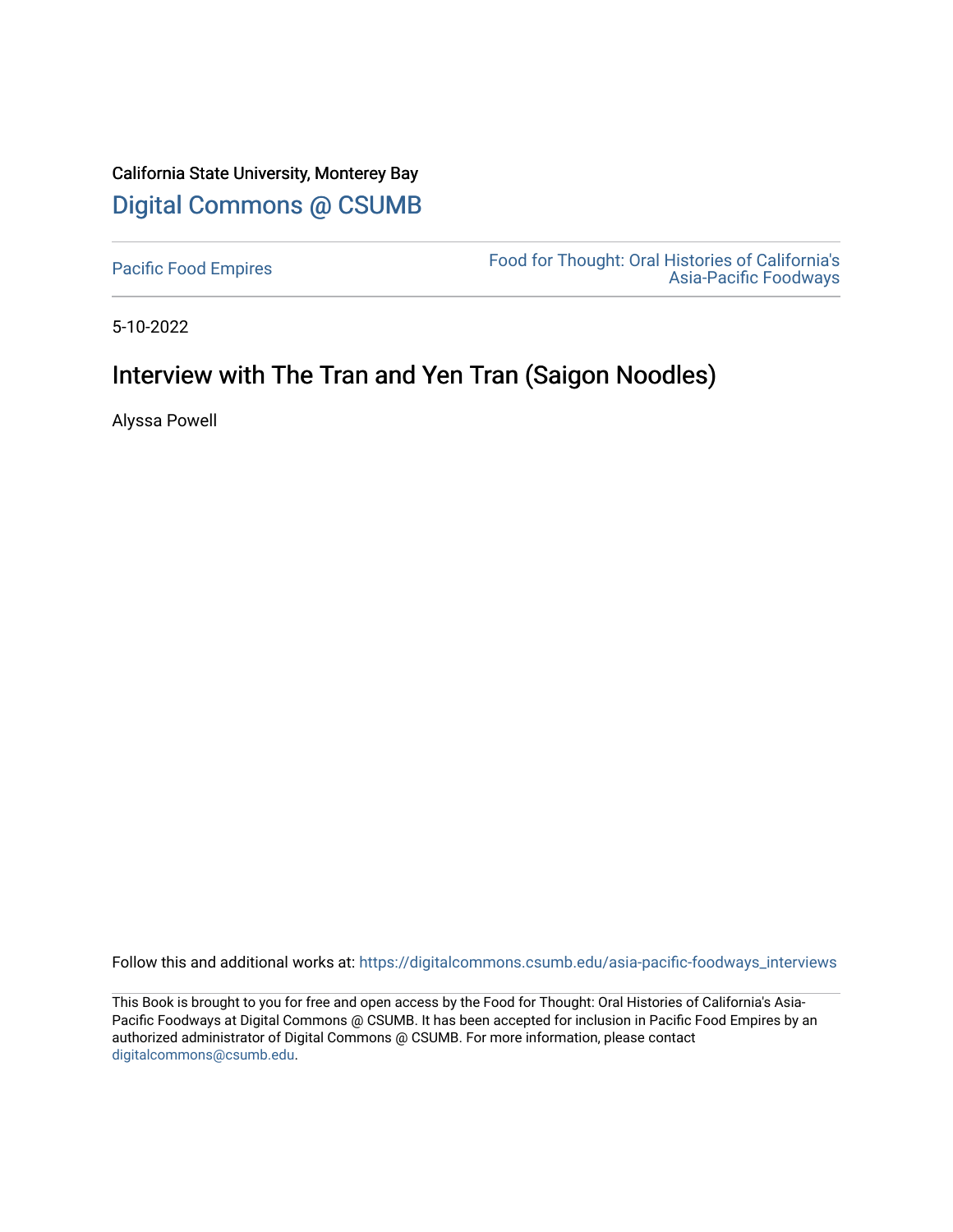Interview with The Tran from Saigon Noodles, Salinas. Video Link: [https://drive.google.com/file/d/1HCRVOiMl2Mvye3RjZzc9x\\_yPd4gc1NyG/view?usp=sharing](https://drive.google.com/file/d/1HCRVOiMl2Mvye3RjZzc9x_yPd4gc1NyG/view?usp=sharing)

Interviewees: The Tran, Yen Tran Interviewer: Alyssa Powell Date: May 10, 2022 Location: Starbucks, 3148 Del Monte Blvd Collection: Food for Thought: Oral Histories of California's Asian-Pacific Foodways, JAPN 317: Pacific Food Empires, Spring 2022 Length: 00:14:00

### **Biography**

The Tran is the owner of a Vietnamese restaurant in Salinas, California, called Saigon Noodles, located just a short distance away from the Northridge Mall.

The Tran was born in Vietnam near the capital of Saigon, now called Ho Chi Min City, and later immigrated to the United States as a young adult.

Growing up, The always ate Vietnamese food, and his favorite food was Vietnamese noodle soup, also called pho.

About five years ago, in 2018, The opened Saigon Noodles with his brother and his wife, Yen Tran, who continues to help him at the restaurant. They named their restaurant Saigon Noodles due to his love of pho and the fact that Saigon is a well-known name connected to Vietnam and his upbringing.

It took a couple of years for the business to build up customers, but over time their restaurant has become successful and is a favorite eatery among the local Salinas population.

### **Summary Of Transcript:**

(0:00) The interview begins. 0:12 The Tran introduces himself and states that he opened the business 5 years ago. (1:12) The explains why he named the restaurant Saigon Noodle and the origins of the word Saigon. (1:49) The explains where he was born in Vietnam.

(3:38) The explains how he gets the ingredients and how much they cost. (5:20) The talks about the various kinds of people who come to eat at his restaurant. (7:30) Yen explains some discrepancies between customers not knowing how to eat Vietnamese food, like rare beef pho (8:40) The discusses his favorite meals growing up in Vietnam. (9:31) The describes how they make their soup. (11:13) The describes how they had to close the restaurant due to covid. (12:20) Yen explains the different toppings they use and how important the flavor is. (13:20) The and Yen talk about how Vietnamese food is healthy. (14:00) The interview is over.

Alyssa: Alright, so I'm just gonna introduce myself real quick. So my name is Alyssa Powell, and if I could just have you introduce yourself real quick. Just your name.

The Tran: My name is The Tran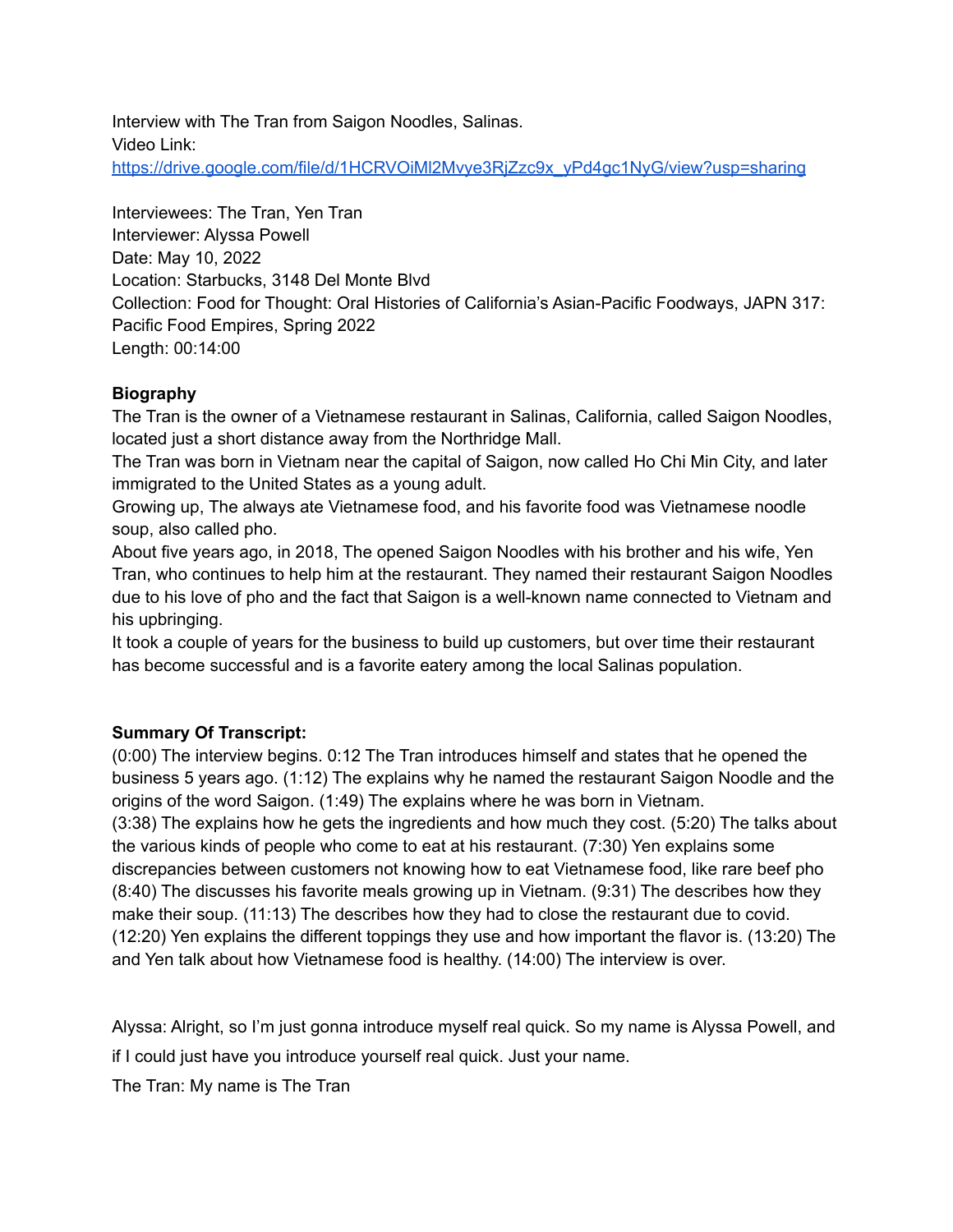Alyssa: Alright. And then, did you want to be a part of the interview?

Yen Tran: Uhh..I'm ok.

Alyssa: Ok. Alright, so I just have a question to start off with, when did you open the restaurant? The Tran: Actually we opened, this was 5 years ago.

Alyssa: Oh only 5 years ago?!

The Tran: Yes

Alyssa: Wow, it's very successful, I thought it would be a long time, but 5 years is very good The Tran: Yes, uh-hu, you know when we first start you take a long long time to be there. To get the permission and the license, everything.

Alyssa: That is very true yeah.

The Tran: Yeah, yeah and we took a couple years to build customer and then it took a long time too

Alyssa: To, like, advertise it, get your regulars and everything. I know, it does take a while.

The Tran: Yeah

Alyssa: So, why did you name the restaurant Saigon Noodles?

The Tran: Oh the Saigon Noodle, you know Saigon is very popular in Vietnam because that's the name of the big city in Vietnam before, but now they still keep the name. They change to Ho Chi Min City, but still some, there are a lot of people that still call Saigon noodle, so that's a popular name, so if we call Saigon noodle, everybody know we Vietnamese.

Alyssa: Exactly

The Tran: Yeah

Alyssa: Everyone knows Saigon.

The Tran: Yeah

Alyssa: There's even Little Saigon in San Jose

The Tran: Yes, uh,uh.

Alyssa: Yeah, That's a really smart decision. And were you born in Vietnam?

The Tran: Yeah.

Alyssa: And where?

The Tran: I was born in Vietnam—---------1:50-1:55 around Saigon

Alyssa: Oh ok.

The Tran: It take about 40 minute driving

Alyssa: Oh ok, that's not bad. That's pretty close. So why did you decide to open up the restaurant?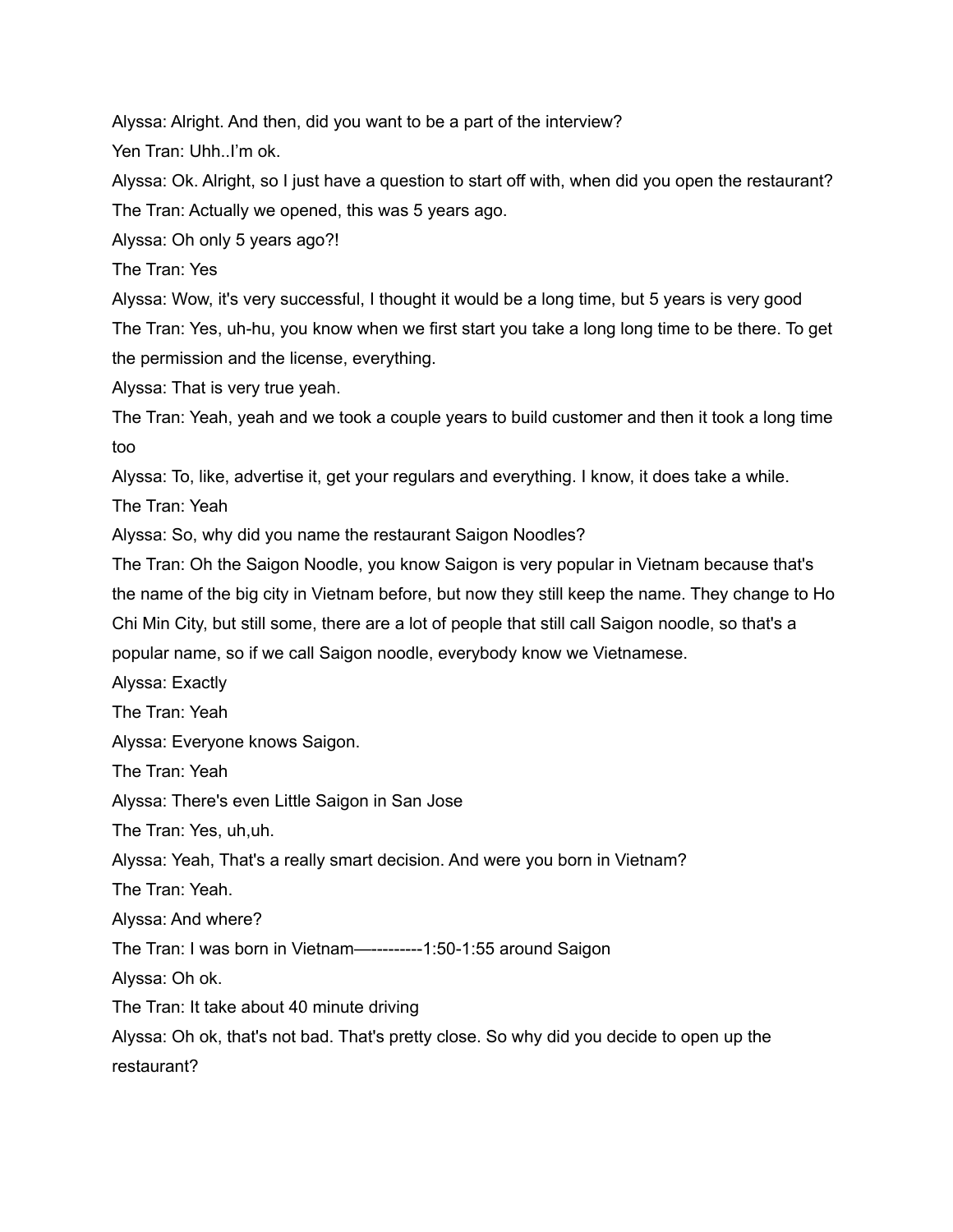The Tran: Actually…um..you know my wife before we live in (city in Vietnam, maybe Xuyen) 2:10-2:12 we live in—-- for a year, and my wife, she works for nails and hair cut in Salinas. Yeah she work on the next door of the Saigon Noodle

Alyssa: Oh that one…really?

The Tran: (laughs) Yeah, you know, and where you have nails and it's the next door Alyssa: Yeah I've seen it.

The Tran: She worked there and then she bought it. She bought that place and she worked there for a couple years and then the Saigon Noodle before that was a Mexican restaurant. Alyssa: Oh Really?!

The Tran: Yeah, and the name, Cozumel, I guess? Cozumel restaurant.

Yen Tran: Cozumel [Mexican Restaurant] Have you tried that? 3:00-3:30

Alyssa: No I don't think I've ever been there before.

The Tran: That's a really really old place and the owner they too old. They could not run the restaurant anymore.

Alyssa: I see..

The Tran: So they stop it. And they stayed empty. And then I went to my wife and I said

\*Some lost footage due to the camera shutting off unexpectedly.

In the minute or two before it was noticed, Alyssa and The discussed:

- How The opened Saigon Noodles with his brother and wife. The business was mostly family run until recently, as the two now have a better grasp on how to handle a business and understood the priorities of their family members.

- where Saigon Noodles gets its fresh ingredients, which Alyssa hinted to by mentioning the nearby Asian Markets throughout Salinas and Marina. The explained that it's hard to get the ingredients they need in the local area, so he started off his business by receiving shipments from a distributor in Oakland. Now he receives weekly shipments from Oakland and San Jose, and will opt for local grocers if they run out of fruit and vegetable ingredients before the next shipment.

-Alyssa also began asking about expanding the business but then noticed the video issue.

Footage and audio transferred from iPhone recording to Laptop, due to technical issues on iPhone. Some discrepancies in laptop audio due to untreated microphone issues.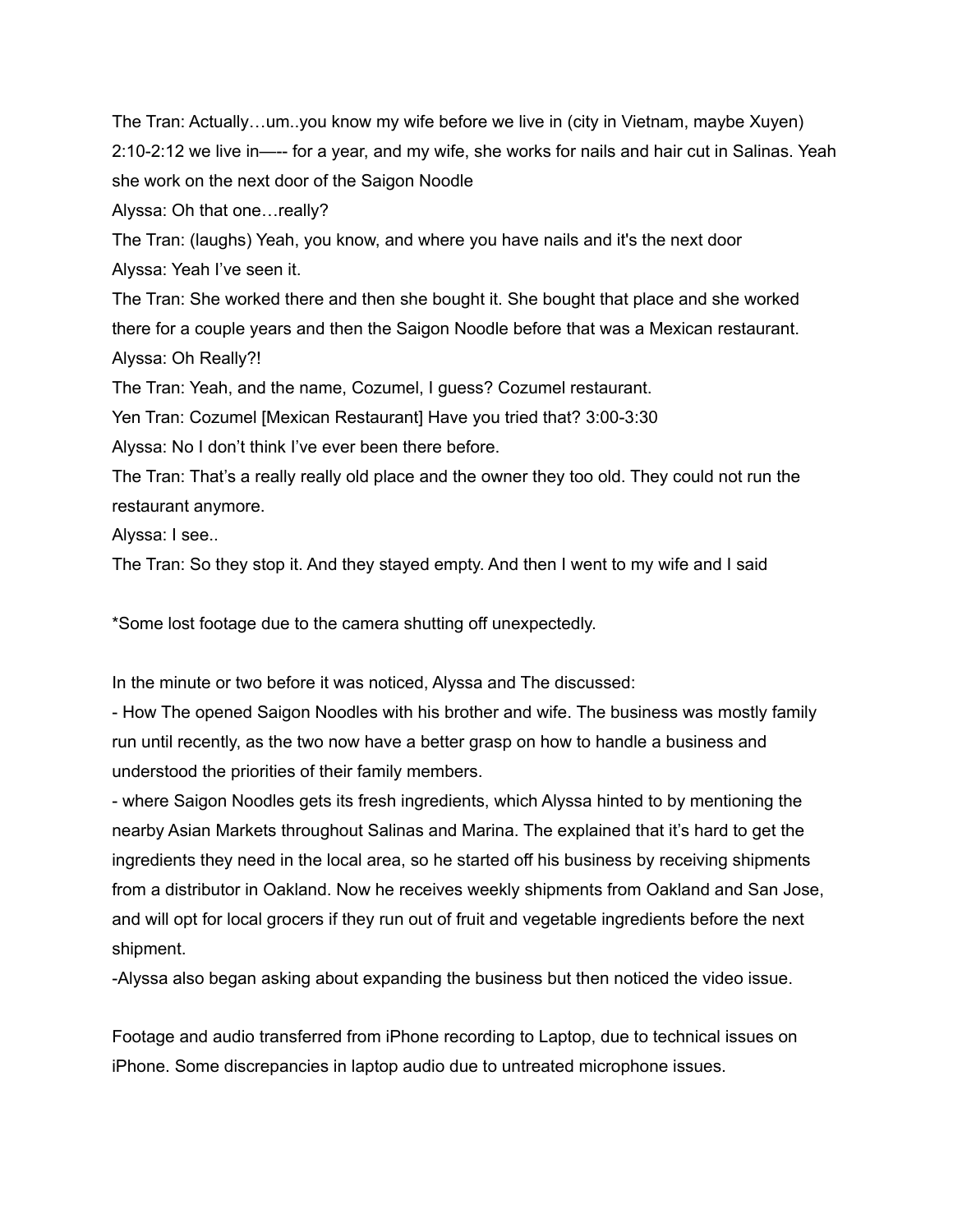Alyssa: Okay, it's recording on this one now. So let me just go ahead and re-ask my question. So, about the ingredients. So if you can just explain again where you get the ingredients from. The Tran: Mm, actually we not, for now, we don't think about expanding the business. Um, it's very hard.

Alyssa: Yeah it is.

The Tran: You know, now, everything's more hard. We \_\_\_\_ costs about 400k.

Alyssa: Oh my gosh, that's expensive. So you're just thinking of keeping the one for now The Tran: Yeah, the one for now. It is very hard to get the chef cook. It's very hard to find the cook and the

Alyssa: Yeah, I bet

The Tran: But we \_\_, maybe a couple years later we think about it

Alyssa: Oh yeah, okay! Well that's nice, you know, to consider that.

The Tran: Yeah

Alyssa: So what kind of people mostly come into your restaurant? Is it a lot of families? Are there a lot of Vietnamese people that come in? What kind of people come in \_\_\_

The Tran: Mostly, um, most are Mexican and Filipino.

Alyssa: Oh really?

The Tran: Yeah, Salinas is mostly Mexican and Filipino that come into my restaurant Alyssa: Mm hm!

The Tran: And not many Vietnamese, just some Vietnamese come in. There's not too many people-Vietnamese people- in Salinas

Alyssa: That's true, yeah

The Tran: Some couple of Japanese besides you \*laughs\*, and Korean, and Lao, Hmong,

Cambodian, but not too much Vietnamese people

Alyssa: Not too much Vietnamese people

Yen Tran: Sometimes we don't- we didn't notice it because some Vietnamese they were born here, they don't speak Vietnamese, so we don't know too. Like, we just moved from San Jose so we don't know a lot of Vietnamese here. We don't have any friends \*laughs\*

Alyssa: Ah... well I mean, there's not a lot of Vietnamese people over in Salinas, so-

Yen Tran: In Marina, it's a lot. I think, I had heard about, in Marina, we have a lot of customers from Marina too. They come to our restaurant.

Alyssa: There's a lot of Vietnamese restaurants in Marina as well. And uh, have you guys tried them before?

The Tran: Yeah we did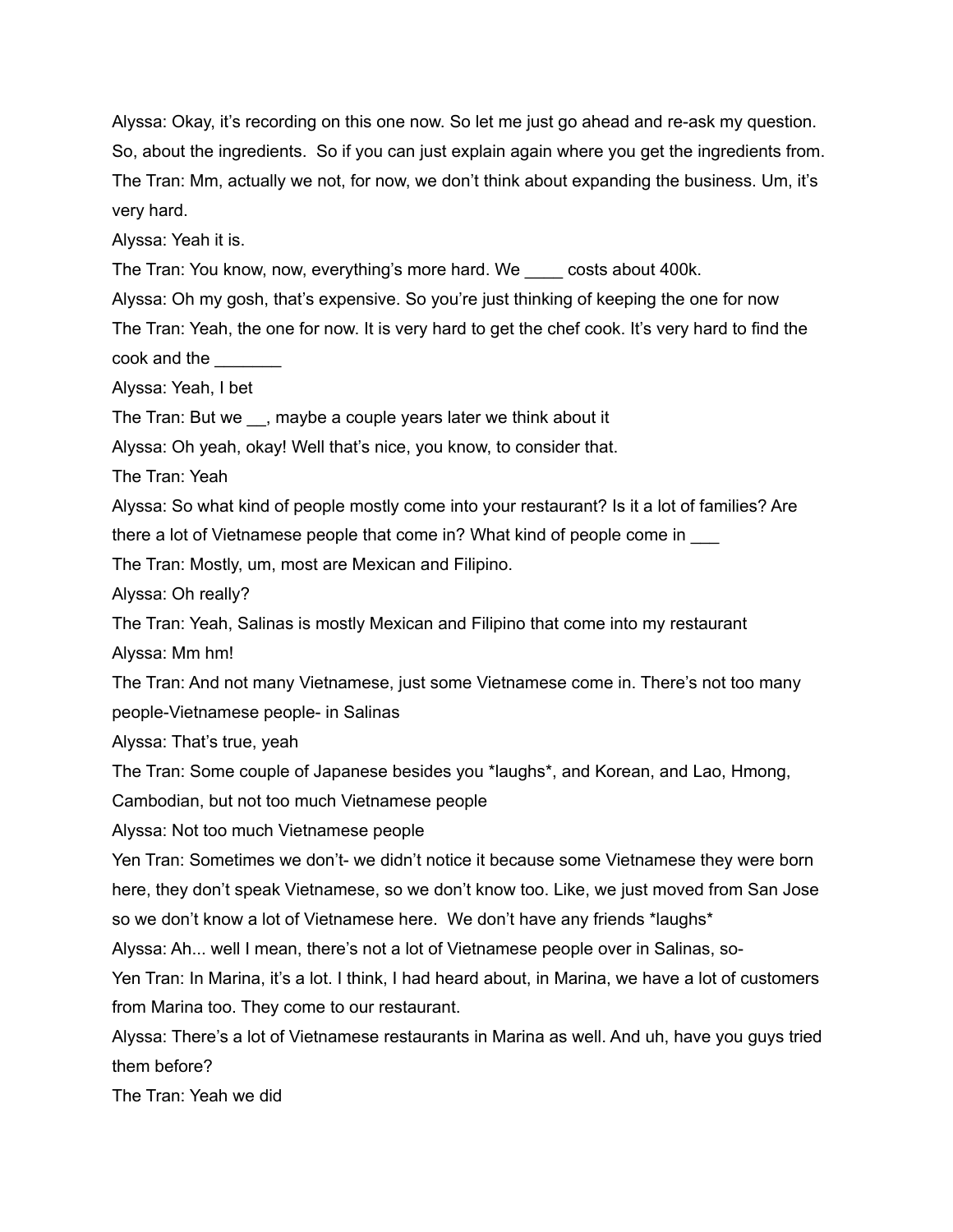#### Yen Tran: We also tried

Alyssa: Oh okay, well I still think your guys' is the best

Yen and The: \*laugh\* Thank you!

The Tran: Yeah before we opened the thing is, we had to visit all the restaurants in here, to know what is best. L how they make, and compare with the L we make, and then, you know, I can not make the real Vietnamese because there are not a lot of- not a lot of Vietnamese\_\_ so we had to change it. You know, yeah.

Alyssa: Oh okay, I see. So, um, going off from that, I remember one time you got a phone call where the lady was complaining about the- I think the meat being separate from the noodles or something? Does that happen a lot where people don't know anything about Vietnamese food? Yen Tran: Not a lot, sometimes, just one or two times. They ask me 'oh why you don't put the meat?', you know? But you know the steak- the rare steak- well it's okay we make it well done already we cook it already but the rare steak it soak it up, the rare steak is not-not look like the rare steak, you know. Because it's really hard to eat that. That's why when you bring it home you have to pour the soup, you know, and put it in. That is perfect, you know, because the meat is gonna be soft, you know. But some people, I know, you know, not a lot of people, they don't know. Just like the last time, you know, when you come [to] the restaurant, they calling, you know. But we tell them how to do it, they can do it. It's not too hard. It's really easy. Alyssa: Yeah, well that's good to know.

Yen Tran: Yeah, it's just one or two people, you know.

Alyssa: Okay, well that's not too bad. And then, do a lot of people mispronounce, uh, like they say "Fo" or something like that?

Yen Tran: Yeah, a lot they call Pho "Fo" or something like that

Alyssa: Or "Po"? \*laughs\*

Yen Tran: Sometime I'm surprised too.

The Tran: Um, bahn mi, yeah

Yen Tran: They call Vietnamese \_\_ too, they call banh mi, not the sandwich \_\_\_\_. They say okay can I order the banh mi, pork or chicken or beef, something like that. \*laugh\* They learn.

Alyssa: Yeah, I'm sure you learn(?)

Yen Tran: When they learn it's , yeah they learn.

Alyssa: Aah, that's great! And then, when you were growing up, what kind of foods were your favorite? And do you sell them at your restaurant?

The Tran: Uhh, since I'm born in Vietnam, uh definitely the city I lived the Vietnamese restaurant. They don't have any, another.. They don't have like sushi, it doesn't have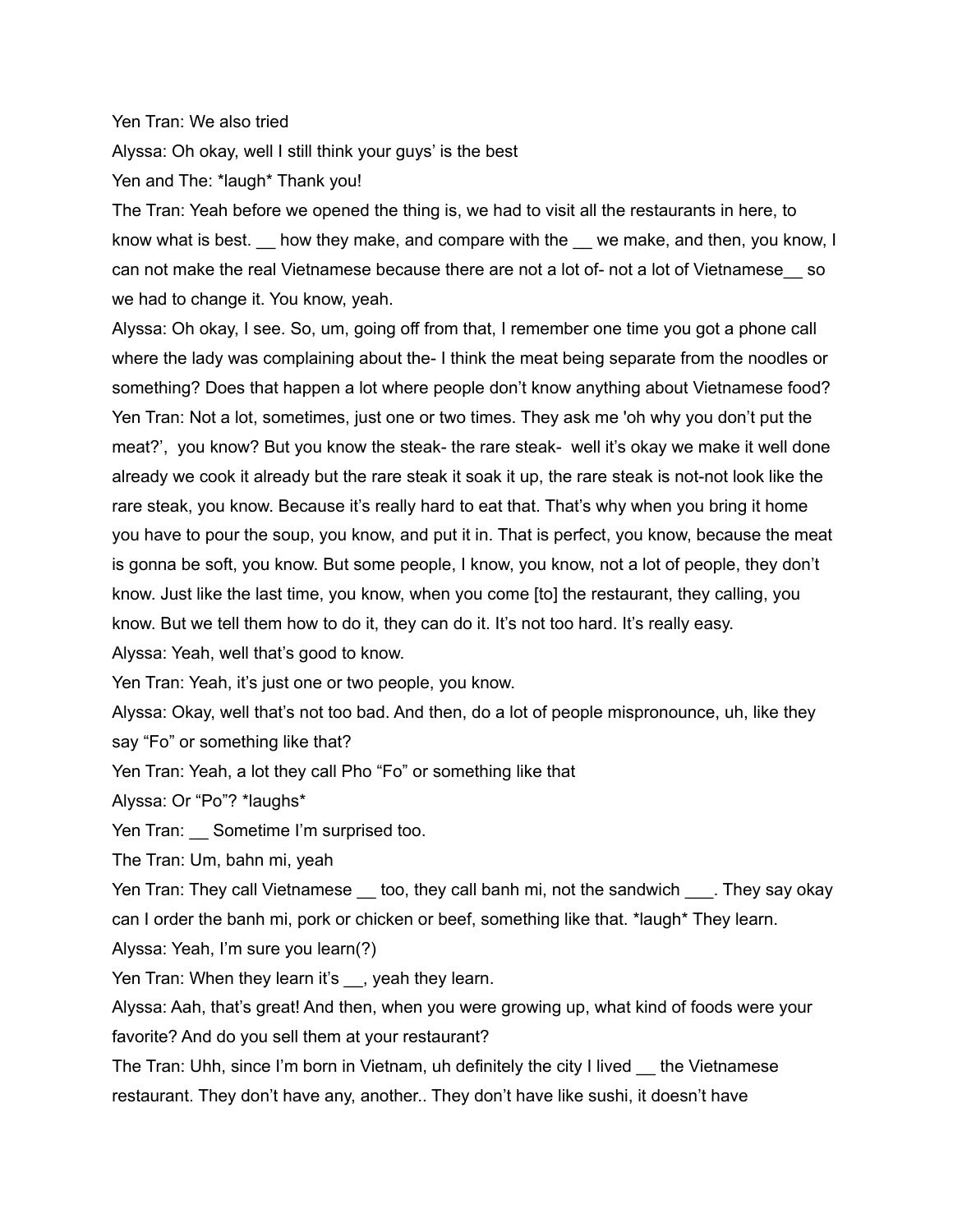McDonald's, it doesn't have like Korean restaurants. Mostly Vietnamese restaurants, so all my life, in Vietnam, I ate at Vietnamese restaurants. Vietnamese food only.

Alyssa: What was your favorite?

The Tran: Um, my favorite is the noodle. Of course, with the soup. Yeah. So that's why we opened the place, especially for the noodle soups. Yeah.

Yen Tran: To share it with everyone!

Alyssa: Yeah! And everyone loves it. It's so good when it's like a cold day, or you're not feeling too good, It really helps. It really helps, it's so good

The and Yen: Yeah!

Alyssa: And then let's see.. Oh! Speaking of the soups, how long does it take to make the broth?

The Tran: Um, you know, at least it takes up to 24 hours. Yeah big time, big time um, if weusually I cook it exactly like 24 hours. To make the broth because we cook with a lot of (bon?) So when we cook a lot, like 24 hours, everything on the (bon).. Um, I don't know how to explain much in English, because my English is not very well

Alyssa: You can explain it in Vietnamese, I'll have um, I'll have my boyfriend's family translate it.

The Tran: Translate it? \*laugh\*

Alyssa: Yeah, yeah, you can explain it's okay

The Tran: \*Laugh\* Yeah, because um just um the soup when we cook it 24 hours the soup is more sweet, more

Yen Tran: Yeah the sweet, the sweet from the (bon) \*unintelligible\*

The Tran: The sweet from the (bon) it come around, and most of the time we cook it every night Alyssa: Oh okay, so overnight?

The Tran: Yeah we cook overnight

Yen Tran: Almost we have to cook every single day

Alyssa: Really?

Yen Tran: Because it's popular

Alyssa: It is, yeah

Yen Tran: I feel so glad, you know, because now after the Covid, everyone just keep coming Alyssa: Oh that's good!

Yen Tran: So, you know, that's why we sell more. Thank god

Alyssa: So during the whole pandemic, did you guys do to-go or did you guys have to close down?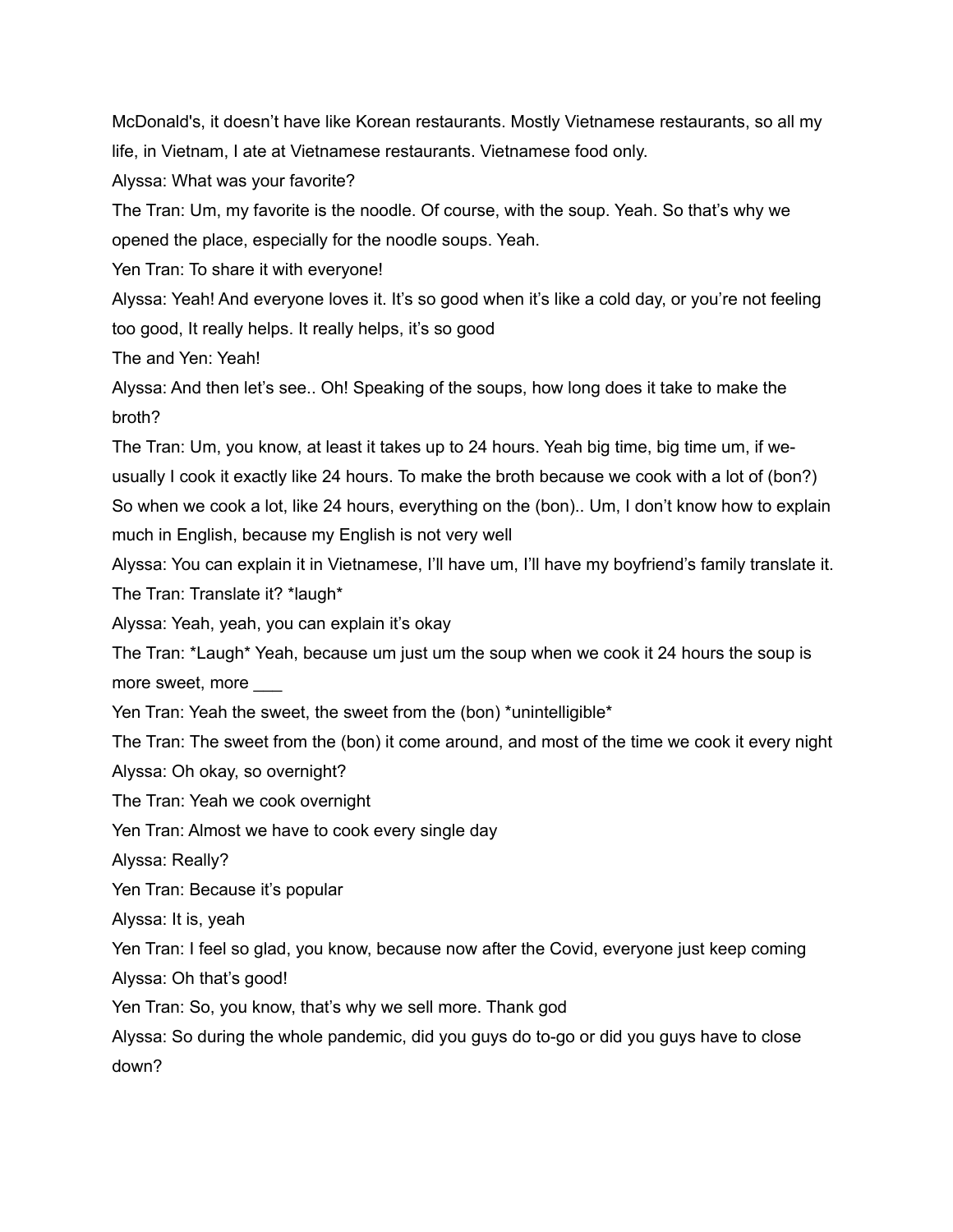The Tran: Um. for the pandemic we mostly close the restaurant. We mostly close due to the government. \_\_\_\_\_\_\_\_\_\_

Alyssa: Did a lot of people come during that time?

The Tran: Um, not too many people

Alyssa: So now a lot of people are coming huh

The Tran:Yeah, now a lot of people are coming

Alyssa: That's good! I'm really happy to hear that

The Tran: Yeah

Alyssa: And I also wanted to like, um, since you guys have kids, do they come to the restaurant a lot? What's their favorite food?

The Tran: Um, of course they love the noodle soup. And the chow mein noodles, \_\_time in Vietnam. \*laugh\* Yeah

Alyssa: And then, do they get the kids menu stuff, or do you make them their own special kind? The Tran: It's just the same thing as the customers

Alyssa: Oh okay, I see. Well that's nice! And let's see if I have any more questions.. Oh! So what makes Vietnamese food, like, real? Like, what makes your food stand out? What makes it more traditional Vietnamese food?

The Tran: Traditional Vietnamese..

Yen Tran: it's almost, it's almost the same with the soup, but we have different toppings. The toppings when we put on the side, we have more toppings on \_. Yeah, one the Vietnamese food they have more toppings.

Alyssa: Oh, that's good that's good

Yen Tran: Yeah, but in the soup, you know, we have a lot of like cinnamon or something, it is more stronger. It's much more stronger. But in here, you know, they can not do too strong. Alyssa: Oh, I see. Yeah, because I notice when I go to other places the soup doesn't taste as flavorful, the broth isn't as flavorful. But it is at your guys'

Yen Tran: Yeah we have more, look like we compare between, you know, but also it's not like the other place, it's just the broth. Yeah, not look like the real pho. Yeah we make more, more than them

Alyssa: Oh, I see. That's good, that's good. I'm glad to hear that. And is there anything that you want people to know about Vietnamese food? That people probably wonder about? Yen Tran: Healthy